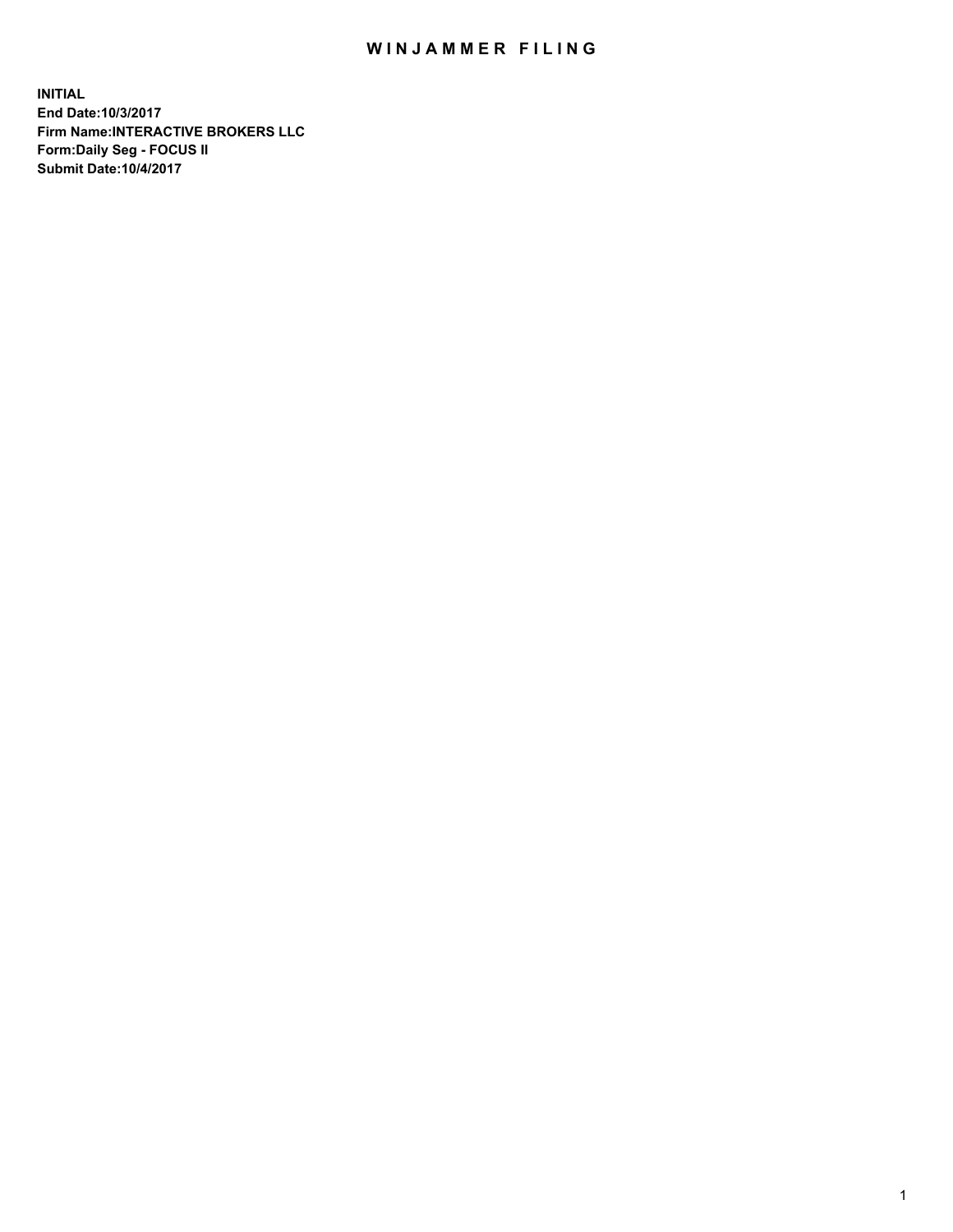## **INITIAL End Date:10/3/2017 Firm Name:INTERACTIVE BROKERS LLC Form:Daily Seg - FOCUS II Submit Date:10/4/2017 Daily Segregation - Cover Page**

| Name of Company<br><b>Contact Name</b><br><b>Contact Phone Number</b><br><b>Contact Email Address</b>                                                                                                                                                                                                                          | <b>INTERACTIVE BROKERS LLC</b><br><b>James Menicucci</b><br>203-618-8085<br>jmenicucci@interactivebrokers.c<br>om |
|--------------------------------------------------------------------------------------------------------------------------------------------------------------------------------------------------------------------------------------------------------------------------------------------------------------------------------|-------------------------------------------------------------------------------------------------------------------|
| FCM's Customer Segregated Funds Residual Interest Target (choose one):<br>a. Minimum dollar amount: ; or<br>b. Minimum percentage of customer segregated funds required:%; or<br>c. Dollar amount range between: and; or<br>d. Percentage range of customer segregated funds required between:% and%.                          | $\overline{\mathbf{0}}$<br>0<br>155,000,000 245,000,000<br>0 <sub>0</sub>                                         |
| FCM's Customer Secured Amount Funds Residual Interest Target (choose one):<br>a. Minimum dollar amount: ; or<br>b. Minimum percentage of customer secured funds required:%; or<br>c. Dollar amount range between: and; or<br>d. Percentage range of customer secured funds required between: % and %.                          | $\overline{\mathbf{0}}$<br>0<br>80,000,000 120,000,000<br>0 <sub>0</sub>                                          |
| FCM's Cleared Swaps Customer Collateral Residual Interest Target (choose one):<br>a. Minimum dollar amount: ; or<br>b. Minimum percentage of cleared swaps customer collateral required:% ; or<br>c. Dollar amount range between: and; or<br>d. Percentage range of cleared swaps customer collateral required between:% and%. | $\overline{\mathbf{0}}$<br>$\overline{\mathbf{0}}$<br>0 <sub>0</sub><br><u>00</u>                                 |

Attach supporting documents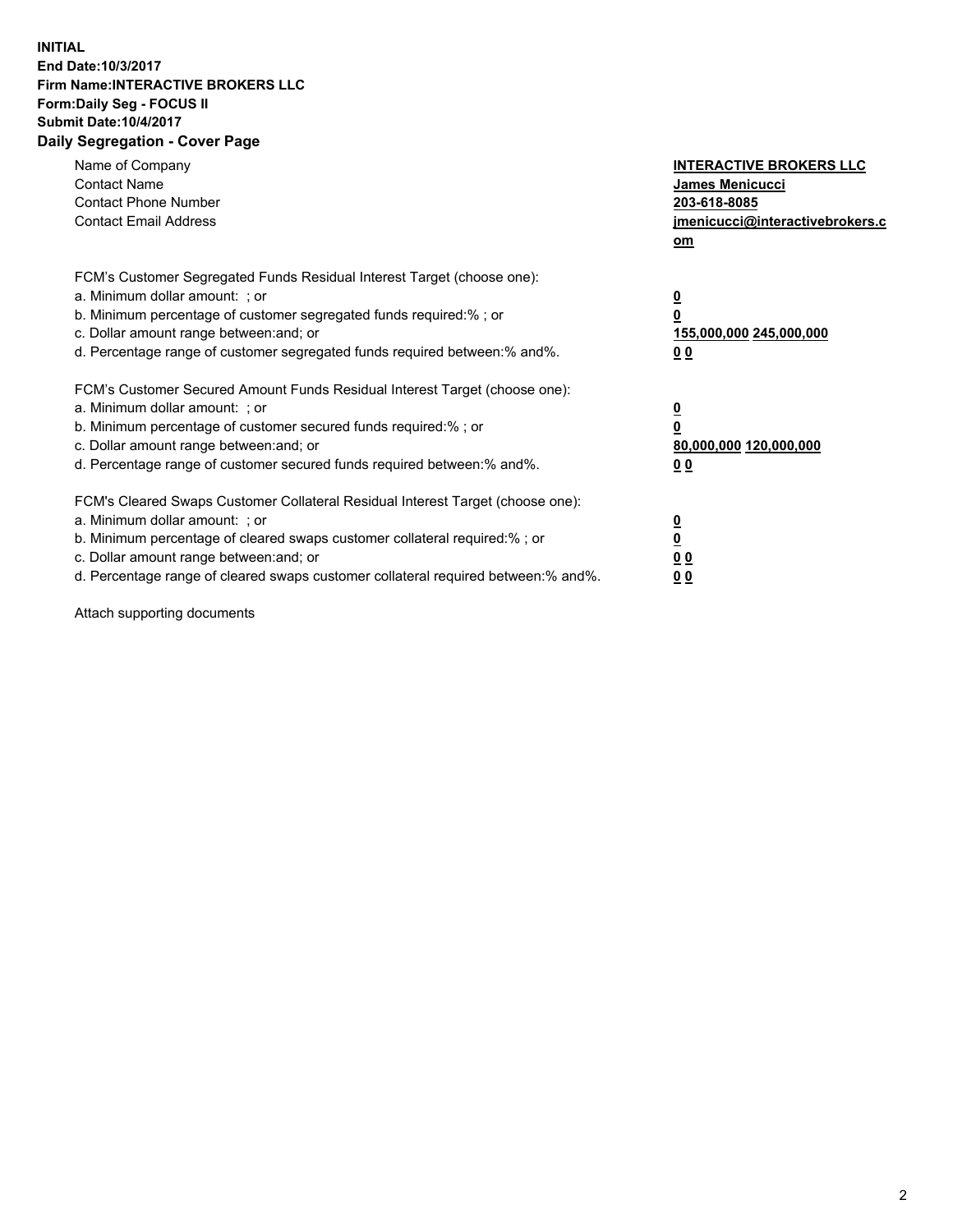## **INITIAL End Date:10/3/2017 Firm Name:INTERACTIVE BROKERS LLC Form:Daily Seg - FOCUS II Submit Date:10/4/2017**

|          | <b>Daily Segregation - Secured Amounts</b>                                                                                        |                                           |
|----------|-----------------------------------------------------------------------------------------------------------------------------------|-------------------------------------------|
|          | Foreign Futures and Foreign Options Secured Amounts                                                                               |                                           |
|          | Amount required to be set aside pursuant to law, rule or regulation of a foreign                                                  | $0$ [7305]                                |
|          | government or a rule of a self-regulatory organization authorized thereunder                                                      |                                           |
| 1.       | Net ledger balance - Foreign Futures and Foreign Option Trading - All Customers                                                   |                                           |
|          | A. Cash                                                                                                                           | 388,242,613 [7315]                        |
|          | B. Securities (at market)                                                                                                         | $0$ [7317]                                |
| 2.       | Net unrealized profit (loss) in open futures contracts traded on a foreign board of trade                                         | 16,496,124 [7325]                         |
| 3.       | Exchange traded options                                                                                                           |                                           |
|          | a. Market value of open option contracts purchased on a foreign board of trade                                                    | 77,840 [7335]                             |
| 4.       | b. Market value of open contracts granted (sold) on a foreign board of trade                                                      | -148,590 [7337]                           |
| 5.       | Net equity (deficit) (add lines 1.2. and 3.)<br>Account liquidating to a deficit and account with a debit balances - gross amount | 404,667,987 [7345]<br><b>5,480</b> [7351] |
|          | Less: amount offset by customer owned securities                                                                                  | 0 [7352] 5,480 [7354]                     |
| 6.       | Amount required to be set aside as the secured amount - Net Liquidating Equity                                                    | 404,673,467 [7355]                        |
|          | Method (add lines 4 and 5)                                                                                                        |                                           |
| 7.       | Greater of amount required to be set aside pursuant to foreign jurisdiction (above) or line                                       | 404,673,467 [7360]                        |
|          | 6.                                                                                                                                |                                           |
|          | FUNDS DEPOSITED IN SEPARATE REGULATION 30.7 ACCOUNTS                                                                              |                                           |
| 1.       | Cash in banks                                                                                                                     |                                           |
|          | A. Banks located in the United States                                                                                             | 99,468,964 [7500]                         |
|          | B. Other banks qualified under Regulation 30.7                                                                                    | 0 [7520] 99,468,964 [7530]                |
| 2.       | Securities                                                                                                                        |                                           |
|          | A. In safekeeping with banks located in the United States                                                                         | 343,816,840 [7540]                        |
|          | B. In safekeeping with other banks qualified under Regulation 30.7                                                                | 0 [7560] 343,816,840 [7570]               |
| 3.       | Equities with registered futures commission merchants                                                                             |                                           |
|          | A. Cash                                                                                                                           | $0$ [7580]                                |
|          | <b>B.</b> Securities                                                                                                              | $0$ [7590]<br>$0$ [7600]                  |
|          | C. Unrealized gain (loss) on open futures contracts<br>D. Value of long option contracts                                          | $0$ [7610]                                |
|          | E. Value of short option contracts                                                                                                | 0 [7615] 0 [7620]                         |
| 4.       | Amounts held by clearing organizations of foreign boards of trade                                                                 |                                           |
|          | A. Cash                                                                                                                           | $0$ [7640]                                |
|          | <b>B.</b> Securities                                                                                                              | $0$ [7650]                                |
|          | C. Amount due to (from) clearing organization - daily variation                                                                   | $0$ [7660]                                |
|          | D. Value of long option contracts                                                                                                 | $0$ [7670]                                |
|          | E. Value of short option contracts                                                                                                | 0 [7675] 0 [7680]                         |
| 5.       | Amounts held by members of foreign boards of trade                                                                                |                                           |
|          | A. Cash                                                                                                                           | 75,462,587 [7700]                         |
|          | <b>B.</b> Securities                                                                                                              | $0$ [7710]                                |
|          | C. Unrealized gain (loss) on open futures contracts                                                                               | 14,615,186 [7720]                         |
|          | D. Value of long option contracts                                                                                                 | 77,840 [7730]                             |
|          | E. Value of short option contracts                                                                                                | -148,590 [7735] 90,007,023 [7740]         |
| 6.<br>7. | Amounts with other depositories designated by a foreign board of trade                                                            | 0 [7760]                                  |
| 8.       | Segregated funds on hand<br>Total funds in separate section 30.7 accounts                                                         | $0$ [7765]<br>533,292,827 [7770]          |
| 9.       | Excess (deficiency) Set Aside for Secured Amount (subtract line 7 Secured Statement                                               | 128,619,360 [7380]                        |
|          | Page 1 from Line 8)                                                                                                               |                                           |
| 10.      | Management Target Amount for Excess funds in separate section 30.7 accounts                                                       | 80,000,000 [7780]                         |
| 11.      | Excess (deficiency) funds in separate 30.7 accounts over (under) Management Target                                                | 48,619,360 [7785]                         |
|          |                                                                                                                                   |                                           |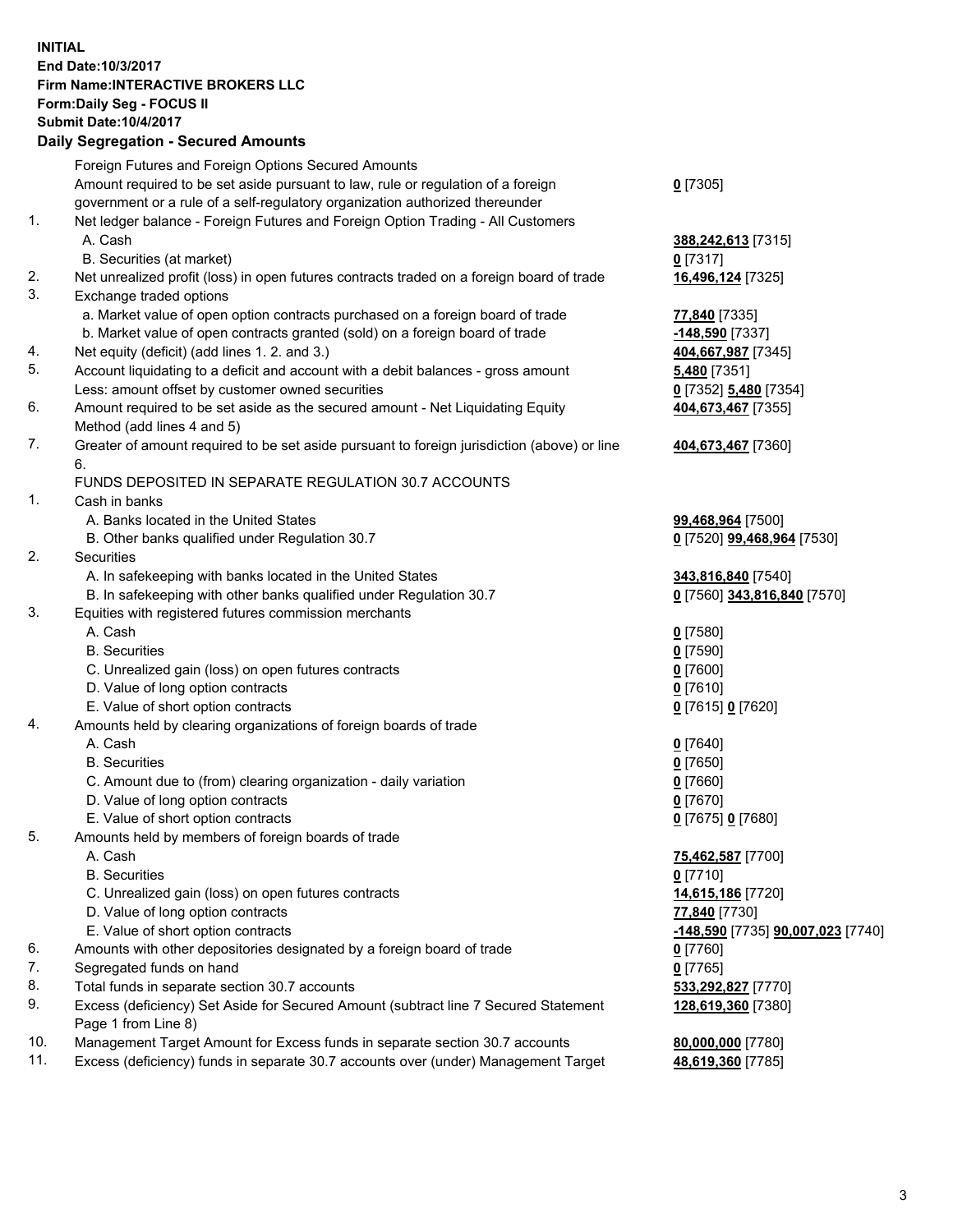**INITIAL End Date:10/3/2017 Firm Name:INTERACTIVE BROKERS LLC Form:Daily Seg - FOCUS II Submit Date:10/4/2017 Daily Segregation - Segregation Statement** SEGREGATION REQUIREMENTS(Section 4d(2) of the CEAct) 1. Net ledger balance A. Cash **4,670,878,390** [7010] B. Securities (at market) **0** [7020] 2. Net unrealized profit (loss) in open futures contracts traded on a contract market **-143,261,892** [7030] 3. Exchange traded options A. Add market value of open option contracts purchased on a contract market **91,240,387** [7032] B. Deduct market value of open option contracts granted (sold) on a contract market **-201,613,170** [7033] 4. Net equity (deficit) (add lines 1, 2 and 3) **4,417,243,715** [7040] 5. Accounts liquidating to a deficit and accounts with debit balances - gross amount **210,965** [7045] Less: amount offset by customer securities **0** [7047] **210,965** [7050] 6. Amount required to be segregated (add lines 4 and 5) **4,417,454,680** [7060] FUNDS IN SEGREGATED ACCOUNTS 7. Deposited in segregated funds bank accounts A. Cash **1,046,434,854** [7070] B. Securities representing investments of customers' funds (at market) **2,352,049,710** [7080] C. Securities held for particular customers or option customers in lieu of cash (at market) **0** [7090] 8. Margins on deposit with derivatives clearing organizations of contract markets A. Cash **523,665,128** [7100] B. Securities representing investments of customers' funds (at market) **817,747,075** [7110] C. Securities held for particular customers or option customers in lieu of cash (at market) **0** [7120] 9. Net settlement from (to) derivatives clearing organizations of contract markets **-12,350,123** [7130] 10. Exchange traded options A. Value of open long option contracts **91,237,066** [7132] B. Value of open short option contracts **-201,644,877** [7133] 11. Net equities with other FCMs A. Net liquidating equity **0** [7140] B. Securities representing investments of customers' funds (at market) **0** [7160] C. Securities held for particular customers or option customers in lieu of cash (at market) **0** [7170] 12. Segregated funds on hand **0** [7150] 13. Total amount in segregation (add lines 7 through 12) **4,617,138,833** [7180] 14. Excess (deficiency) funds in segregation (subtract line 6 from line 13) **199,684,153** [7190] 15. Management Target Amount for Excess funds in segregation **155,000,000** [7194] 16. Excess (deficiency) funds in segregation over (under) Management Target Amount **44,684,153** [7198]

Excess